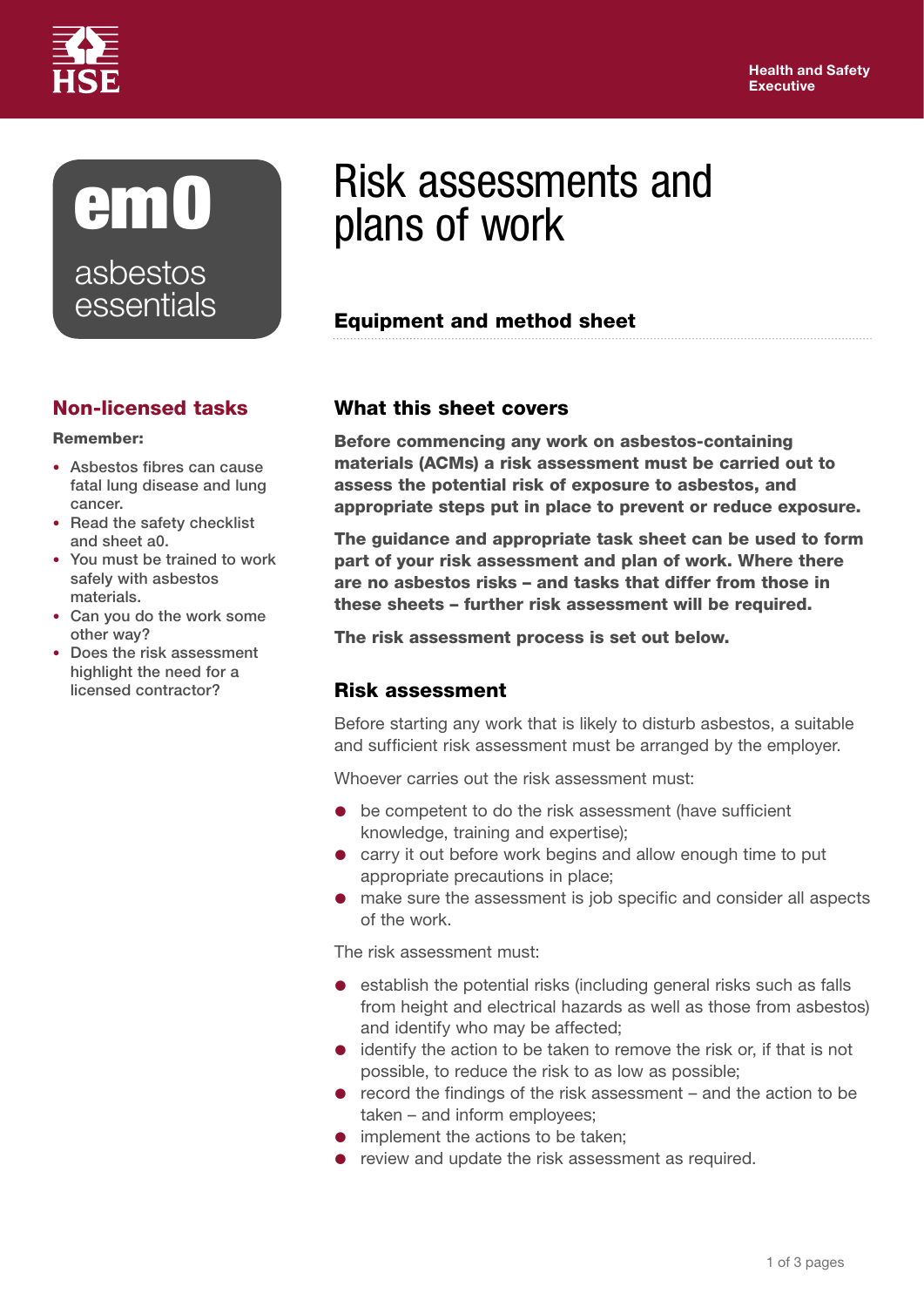#### Other hazards

Other specific hazards appear in the checklist on each *Asbestos essentials*  task sheet. They include:

Work on fragile roofs: Fragile roofs cannot bear weight – see [www.hse.gov.](www.hse.gov.uk/construction/index.htm) [uk/construction](www.hse.gov.uk/construction/index.htm)

Work at height: Take precautions to avoid falls – see www.[hse.gov.uk/falls](hse.gov.uk/falls/index.htm)

Electrical hazards: Get a competent electrician to isolate and reconnect the electricity supply – see [www.hse.gov.uk/electricity](www.hse.gov.uk/electricity/index.htm)

Gas safety: Check your contractor's registration at <www.gassaferegister.co.uk>

Manual handling: Plan how to remove and handle heavy material and articles safely – see [www.hse.gov.](www.hse.gov.uk/msd/index.htm) [uk/msd](www.hse.gov.uk/msd/index.htm)

Slips and trips: Floors protected with polythene become very slippery when wet – see [www.hse.gov.uk/](www.hse.gov.uk/slips/index.htm) [slips](www.hse.gov.uk/slips/index.htm)

Confined spaces: You need to know that restricted workplaces are safe to enter and the air is fit to breathe – see [www.](www.hse.gov.uk/confinedspace/index.htm) [hse.gov.uk/confinedspace](www.hse.gov.uk/confinedspace/index.htm)

There may be other hazards – you need to consider them all.

#### Content of the risk assessment

A risk assessment should include full details of the work to be carried out and how long the work is expected to take. It should also include:

- details of the type and quantity of the asbestos;
- details of the expected level of exposure:
- details of the controls to be used to reduce exposure, eg use of controlled wetting, adequate personal protective equipment (PPE) or respiratory protective equipment (RPE), or use of enclosures;
- decontamination procedures for tools, equipment and PPE;
- details on how asbestos waste will be managed and disposed of as hazardous waste (see em9);
- emergency procedures (see em1).

The findings of the assessment should be communicated to employees and anybody else who could be affected. A copy of the risk assessment must be available on site.

#### Plan of work

Prepare a short plan of work (also known as a method statement). See equipment and method (em) sheets for useful advice to help you prepare this plan. If the work is notifiable, your copy of the notification may help you.

Make sure the plan includes the following:

- what the work is, and how long it is likely to last;
- $\bullet$  the address and description of the job;
- when the work will be done:
- $\bullet$  the procedures to follow to reduce exposure and prevent the spread of asbestos, ie by following the *Asbestos essentials* task sheets and the order of control methods;
- $\bullet$  the equipment needed, including PPE;
- decontamination and waste disposal arrangements;
- **emergency procedures.**

#### Order of control methods

Where possible, avoid working on or disturbing ACMs. Where this cannot be avoided, use control methods in the following order:

- **•** controlled wetting of ACM;
- removal of whole/intact material minimising breakages;
- shadow vacuuming to control exposure at source;
- suitable PPE including RPE.